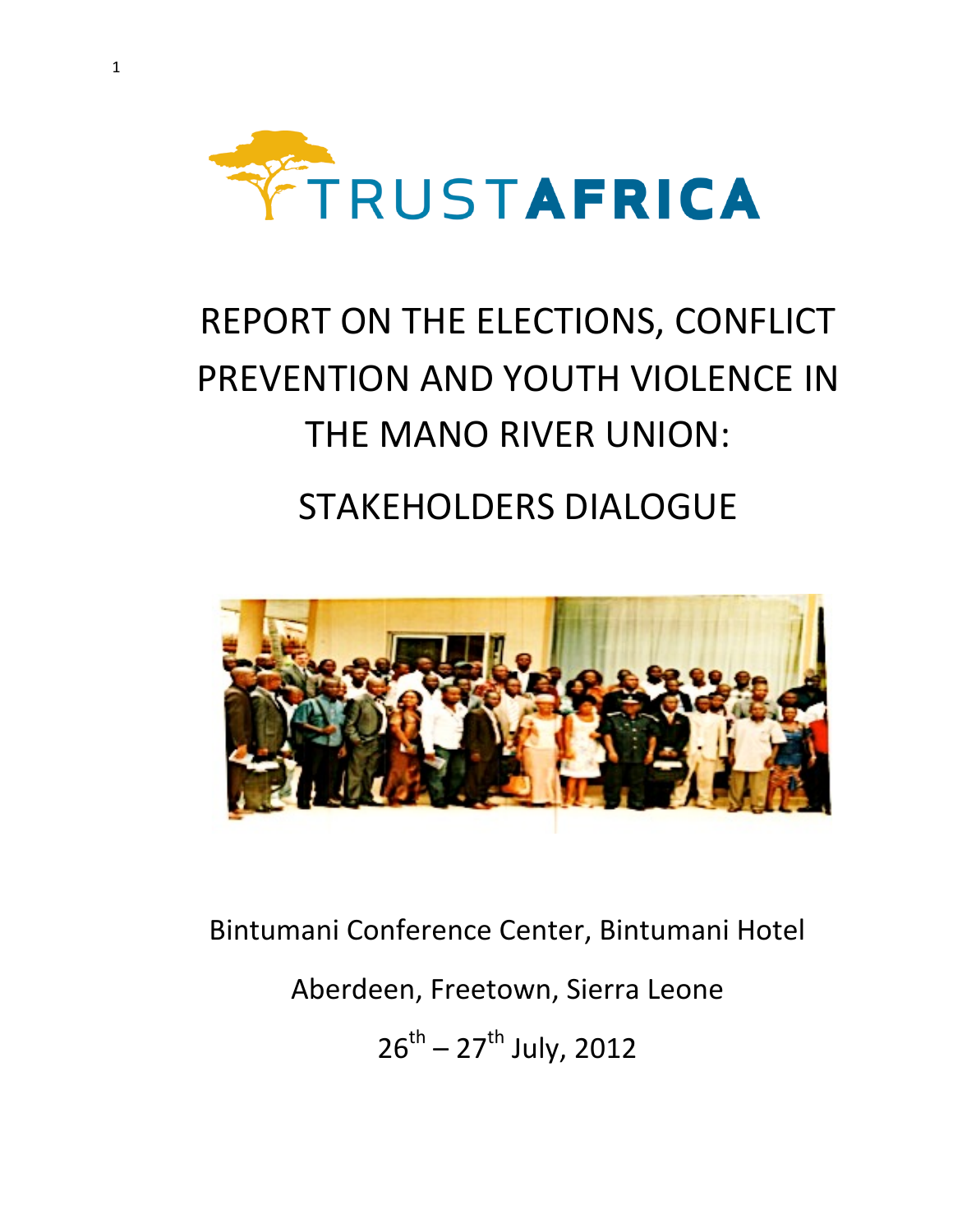# **Table of Contents**

| 1.0: Background and introduction to elections violence in the MRU3                          |
|---------------------------------------------------------------------------------------------|
|                                                                                             |
|                                                                                             |
| 2.0: session One                                                                            |
| 2.1: Causes of Electoral Violence and possible mitigation strategies: Lessons and Best      |
| 2.2: Preventing Youth Violence and promoting political participation: the 2012 Elections in |
| 2.3: Sub Regional Institutional Systems and Structures for addressing Electoral             |
| 3.0: session Two                                                                            |
| 3.1. Women, Gender and Elections Violence: Lesson learnt from Guinea, Liberia, Cote D'voire |
| 2.2: Youth Violence and Policing the 2012 Presidential, Parliamentary and Local Government  |
|                                                                                             |
|                                                                                             |
|                                                                                             |

### **Annexed**

- **Presentation on the patterns of Electoral Violence in Africa**
- **Reports. Presentations on Group Exercise**
- **Pictures of Conference**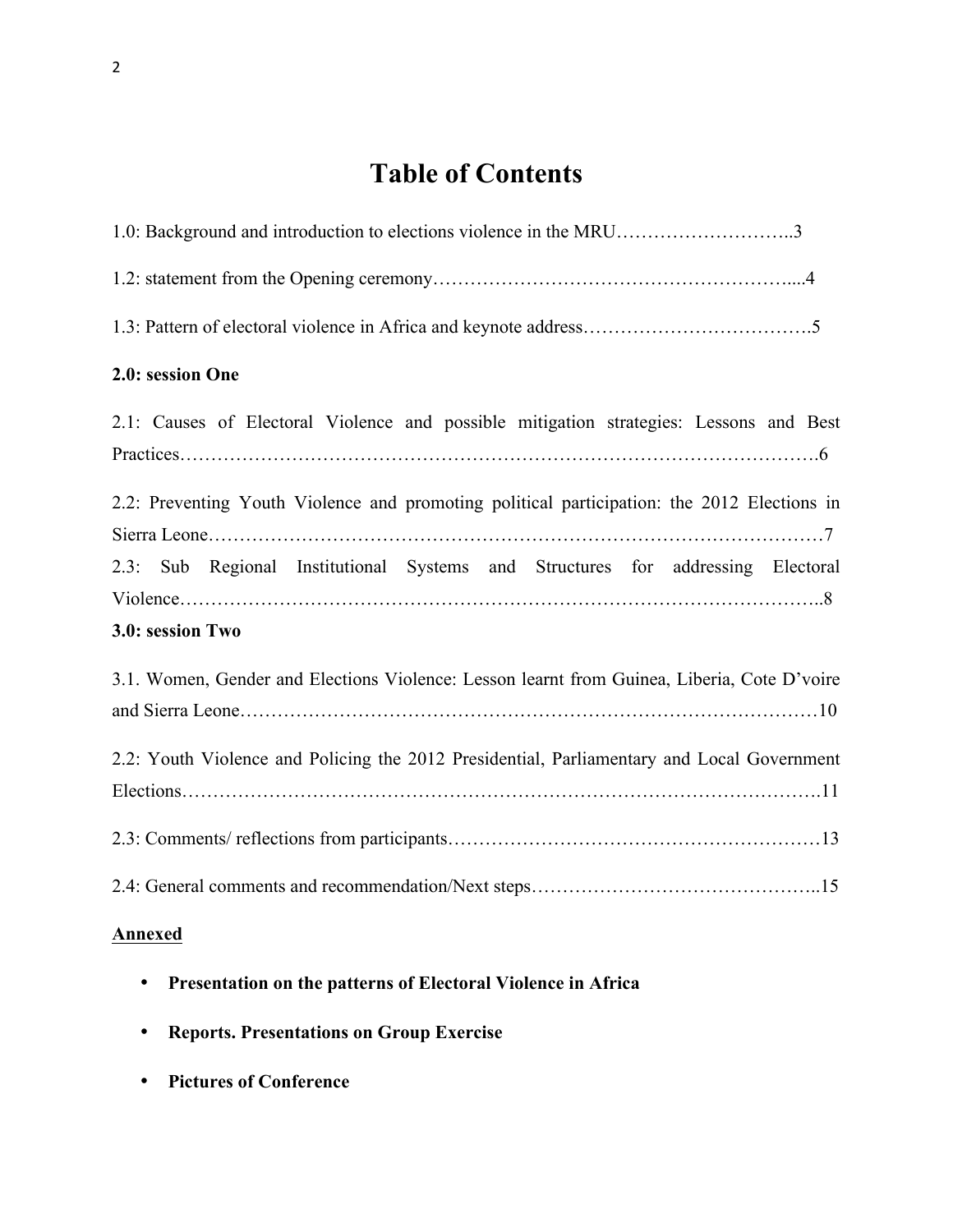#### **1.0: Background and Introduction to elections Violence in the Mano River Union**

The Mano River Union was founded by three West African Heads of States (President Ahmed Sekou Toure of Guinea, President Siaka P. Stevens of Sierra Leone and President William Tolbert) with a focus to promote unity and fraternal ties among Member States. Later, Cote d'Ivoire was added as a member of the Mano River Union with the same objective.

In spite of this, political violence, armed conflicts, widespread political violence and social instability have greatly hit Mano River Union countries for the past two decades. That has created a lot of unrest, instability, loss of lives and property and displaced individuals which consequently affected the social cohesion of people in the different countries of the MRU.

Even though relative peace is currently seen in all four countries, there still remain some visible elements of insecurity which may trigger conflict if not well managed. For instance, in Sierra Leone, recent incidents of violence between supporters of the two traditional major political parties suggest that unless political tensions cool down before the November polls, the country runs the risk of blowing up into violence hence the need for all related bodies to make conscious efforts to reduce the risk factor by responding adequately to early warning signs.1 At the centre of this violence the youth have featured quite prominently as perpetrators with little consideration or attention given to the master minders of the said violence. Sierra Leone is signatory to several regional and sub regional treaties binding states obligation and role in conducting elections across the continent and the present events subjects their sincerity and commitment to these treaties to scrutiny. <sup>2</sup> Several initiatives are ongoing in a bid to continue the interaction and advocacy around non violence in the coming elections with a broader view of engaging the youth in a more productive participation in the electoral process as sources of political advancement and sustainable development rather than threat to political governance. Against this background, the need for expanding the debate through sharing experiences and learning from other regions as a way of influencing policymakers, youth organizations and other

<u> 1989 - Jan Stein Stein, fransk politiker (d. 1989)</u>

 $1$  Over the last six months there has been quite a series of violence that has erupted between ruling All Peoples Congress (APC), and the opposition Sierra Leone Peoples Party (SLPP) in several district resulting in loss of life and property.

 $2$  See the African charter on Elections, Democracy and Good Governance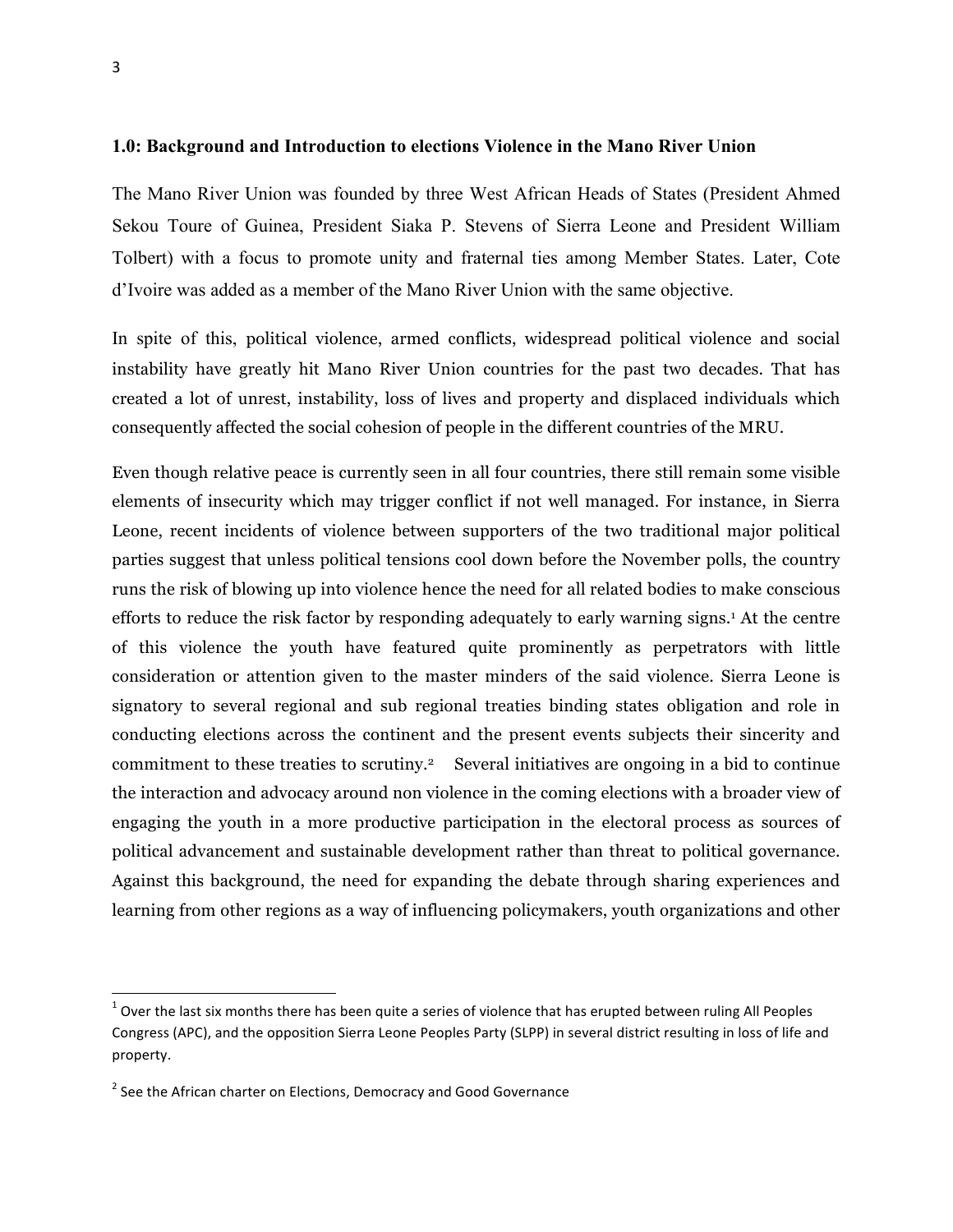stakeholders in the development of a socially inclusive youth policies, hence the stakeholders dialogue on Elections, Youth Violence and Conflict Prevention.3

The conference brought together over one hundred participants drawn from Civil Society in Sierra Leone and the Mano River Union Liberia, but also taking keen interest in learning from the experiences from Kenya and Ghana. The expertise, rich experiences and lessons learnt and best practices that participants they brought to the space made for lively but critical in examining alternatives for promoting political tolerance, peace coexistence and good governance in sierra Leone and the region taking into consideration the urgency, importance and seriousness of the issue under discussion.

#### **Opening Ceremony**

<u> 1989 - Jan Stein Stein, fransk politiker (d. 1989)</u>

The conference started with an opening ceremony that was graced by dignitaries from the government, international community and other key non state actor groups working in elections and youth issues in Sierra Leone. Statements that articulate the issues of elections, Youth Violence and Conflict Prevention were delivered by several stakeholder representatives such as the National Youth Commissioner, UNESCO, Trusafrica, the UN Deputy Head of Mission, Safety and Security Component of CSEP, CCYA and CGG. It is worth noting that in all the presentations pointed to the same key issues of youth violence in elections right across the region. Some of the key highlights of their statements were as follows:

- The need for critical reflections on the challenges youth face and the environment around which they have been nurtured and how that impacts their lives and livelihood: As the western area commission pointed out "it is not just enough to preach the message of say no to violence". Therefore it is incumbent on government to ensure that youth channel their energies into a more productive exercise that would enhance their capacity to constructively dialogue with their leaders, rise above party politics, and make the National Youth Commission, a reality that can only be achieved by good policies and programmes.

- The need for the Necessary conditions and facilities to be put in place for elections (fair play, decency, morality and conformity to the laws). This can only be achieved when the state can

 $3$  This conference was coordinated and organized by Campaign for Good Governance, Centre for Coordination of Youth Activities with financial support from Trustafrica and UNESCO.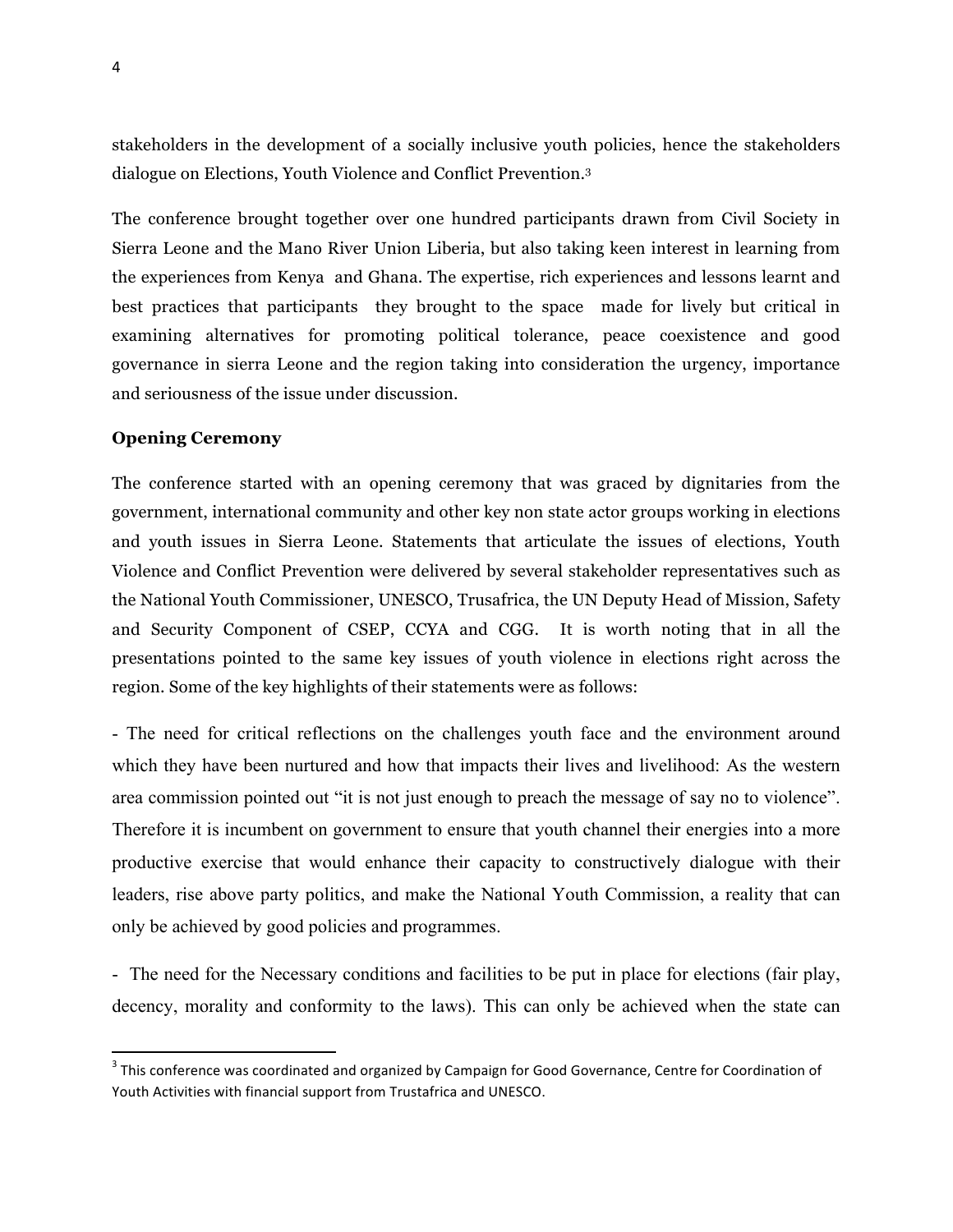respond and take step to address the gaps within the structures and institutional gaps, adopt functional legal frameworks, avoid the use of ex combatants as a shield to ensure hold to power at all cost.

The presentation on "**Patterns of Electoral Violence in Africa**" as well as the Key Note address delivered by Dr. Jimmy Kandeh and Mr. Francis Munu - Inspector-General of the Sierra Leone Police-, formed the high point of the opening session. His presentation touched on key areas of political mismanagement that are clear warning for electoral violence in Africa that has continued to plague African democracy like a cankerworm. Among the many issues he presented, the issues that spoke to the heart of all participants were the issues of

- The presence of instigators of violence who are most of the time political elites.
- Ethno-regional polarization that has created deep-seated division among Sierra Leoneans especially from the north and the south east.
- Reluctance of the incumbent to give up power (citing the 1967 elections in Sierra Leone, 2010 Elections in Cote d'Ivoire, and the issue of power sharing in Kenya and Zimbabwe). However, he mentioned the positive example of giving up power citing the 2007 elections in Sierra Leone and the 2012 elections in Senegal.
- The role of the media being quite key in either promoting peace or enhancing violence: the media have been known to taking sides and propagating hate speech or denying opponents access to visibility

To combat elections violence in the region it is important to take cognisance of the following:

- The need for a "*Democratic Bargain*" in which citizens give up violence to participate in the electioneering process.
- The establishment of a moderation committee, which would arbitrate the electioneering processes (case study of Sierra Leone in 1996 and 2002 with the Revolutionary United Front party).
- Democratic emergence and consolidation with a view to reducing mass poverty and violence in the different societies. (S ee attached presentation).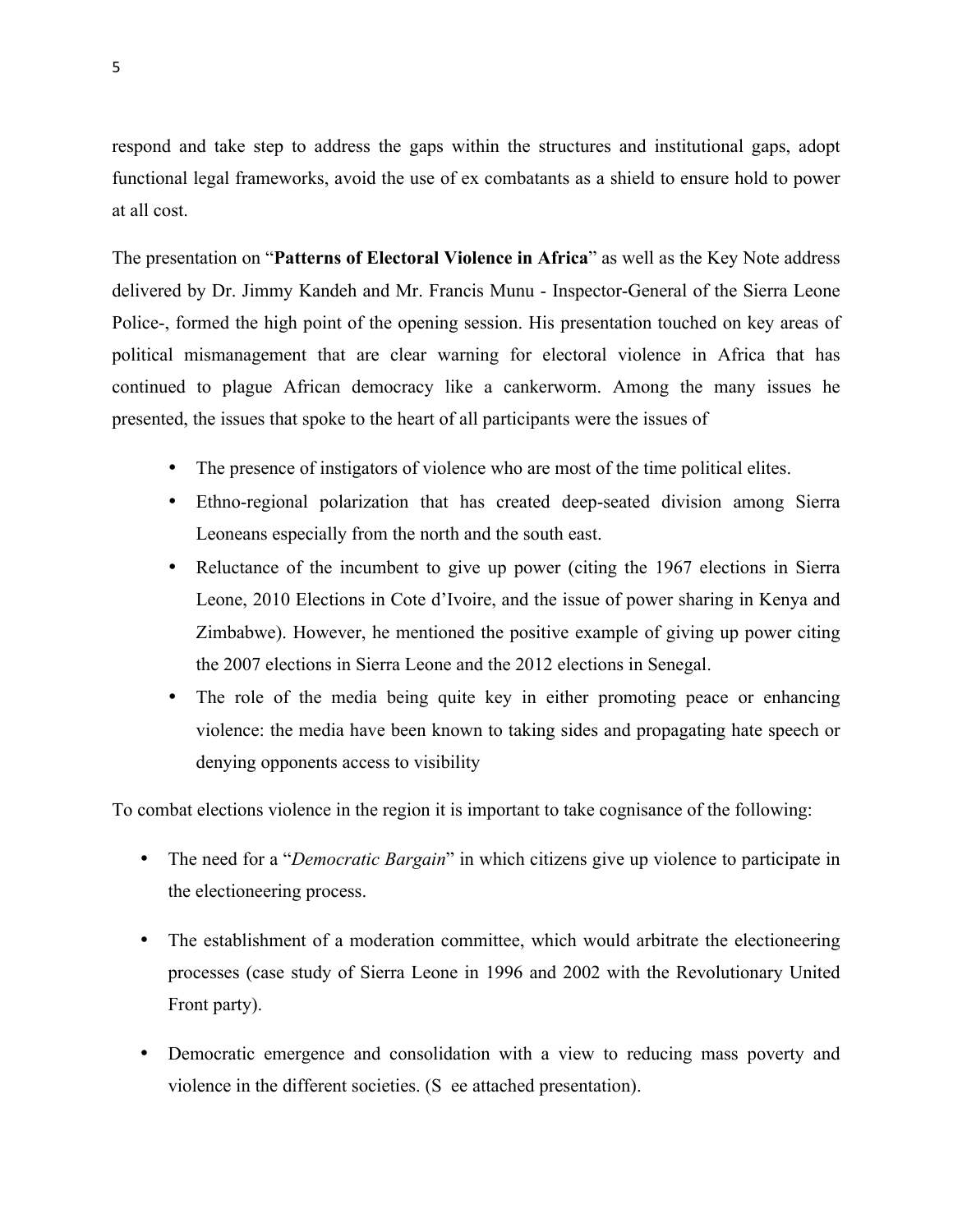The Inspector-General of the Sierra Leone reiterated police commitment that the Sierra Leone power to take all necessary measures within its powers to provide the much needed education which would positively influence the mentalities of the citizens as a means of combating the problem of election violence.

## **Presentation on "***Causes of Electoral Violence and possible mitigation strategies: Lessons and Best Practices"*

The focus of this presentation was to learn from the experiences of countries that have gone through similar crisis whiles also use some of their best practices as a platform for responding to early warning signs of violence of combating violence in elections in Sierra Leone. The presenters were (Mathias Hounkpe from OSIWA, Innocent Badasu from Legion Centre for International Affairs and Diplomacy Unit of Ghana and Aaron Weah-Weah from Liberia)

It is interesting to note that Sierra Leone shares similar challenges as other countries in the MRU and Ghana. For example, the issues of ethno regional divide along political parties lines happened to be a big concern in Ghana as well the issues of the winner takes all situation and the problems associated with the media running across the sub-region. However significant among the various strategies presented to address the menace of elections violence and threats of violence, outstanding strategies were utilized by Ghana, Liberia and Guinea:

In Ghana leaders also played a big role by conceding defeat even before the results were announced and as such it reduced the risk of violence erupting. This is also similar to the 2007 presidential elections that posed so much threat of violence if not for the early conceding of the losing candidate.

The church played quite a big role: A mission was sent to Kenya to understand their conflict of 2007 and to learn lessons. This served as an eye opener and a warning for Ghanaians. The message was peace was spread in a thought provoking way. The youth were almost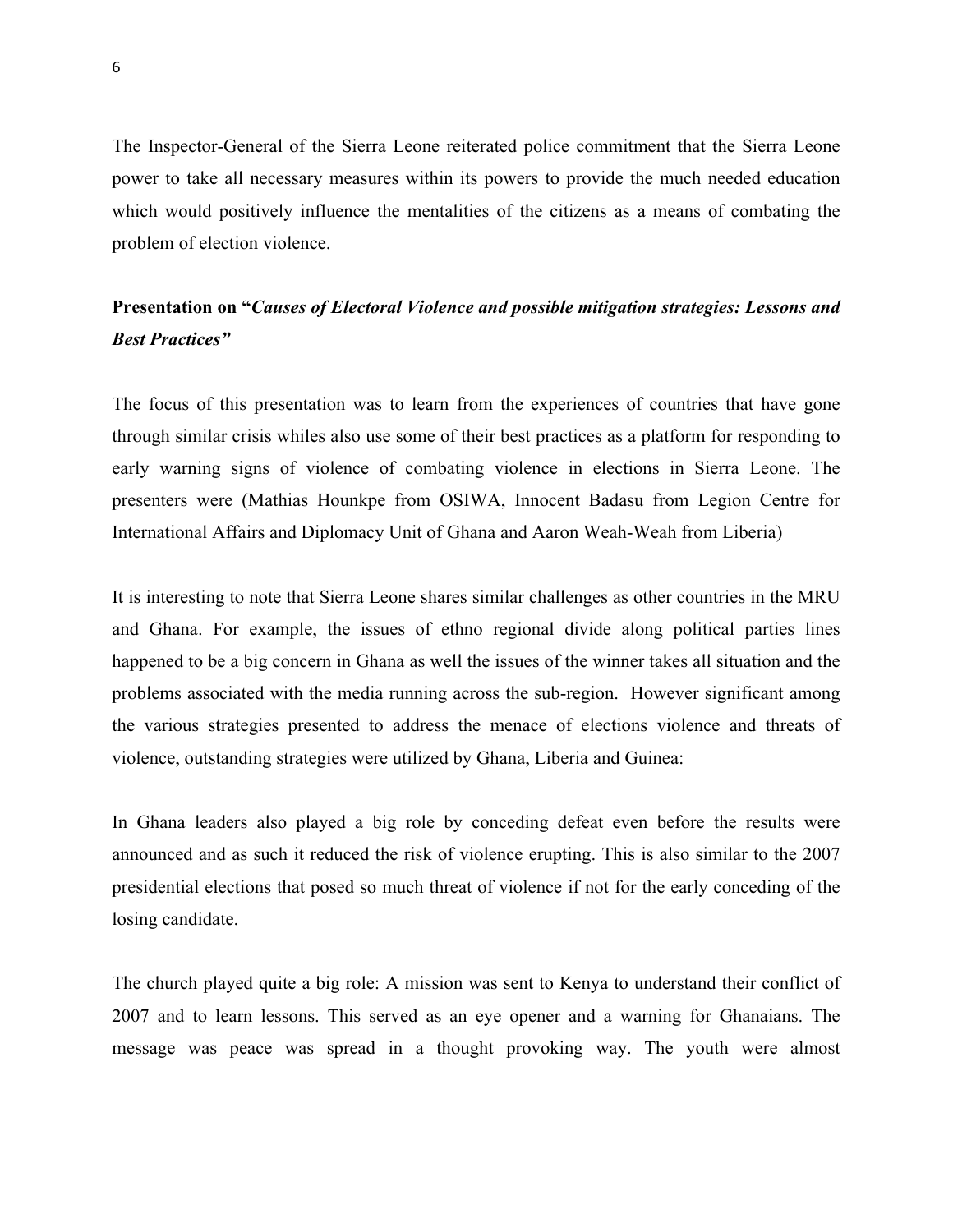conscientized to embrace peace and protect their own future and that of Ghana's rather than fight to keep politicians in power who are only interested in amassing wealth for themselves.

Again in Ghana, like Sierra Leone, the power of communal behavior also played a big role: because of inter marriages and the socialization around which citizens had been nurtured every Ghanaian becomes a relative of the other.

In Liberia, an elections coordinating commission was set up to address all issues arising from the elections. They were responsible for investigating all complaints relating to elections and also censored all messages to all stakeholders before they are publicized. A similar mechanism existing the body of the Political Party registration Commission but it has not been given the powers it needs to act.

In Guinea, there was a reasonable contribution to maintain effective security as was seen in the creation of "*Special Forces*" during their electioneering processes as well as establishing the Inter Party Advisory Committee.

Youth need to be consulted more so that they would be aware of what they should do and how they should comport themselves before, during and after the electioneering process. One of the lessons that have been learnt even in Sierra Leone is that this should be a two-pronged approach that will also take into consideration the politicians themselves

Session Two: "P*reventing Youth Violence and promoting political participation: the 2012 Elections in Sierra Leone"*

This presentation focused on the institutional and programmatic strategies for integrating youths as a productive resource in electoral process and as agents for promoting peace and security in Sierra Leone. The presentations were delivered by (Abdallah Sesay from the All Political Youth Association, Ishmael Earl Sankoh Conteh and Christopher Jones from National Electoral Commission).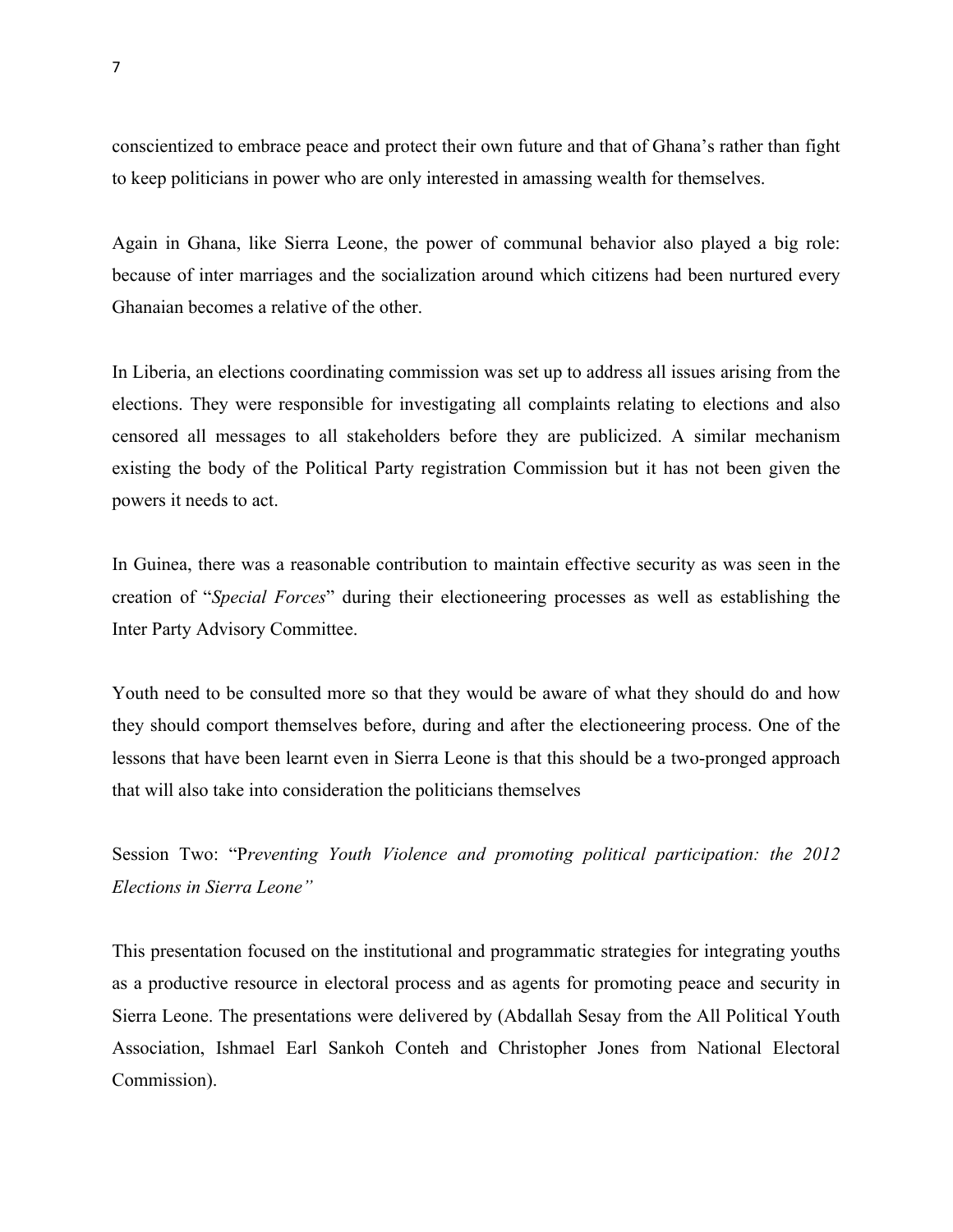This presentation was quite important because it brought to light the practicalities associated with the youth question in Mano River Union. In the light of this the issue remains to be that youth have always been the victims of the violence that they themselves perpetrate. However, there have been some positive efforts to minimize youth violence through the creation of the All Political Party Youth Association, even though its effectiveness and absence of political influence is subject to further interrogation. Key among the issues presented

- Nationwide advocacy for active youth representation and participation.
- The need for continuous dialogue, civic education, political tolerance, genuine and effective security enforcement among all stakeholders as a means of promoting free, fair, credible and transparent elections.
- Strategies to be put in place which include: mass sensitization rallies, the actualization of the 10% quota of youth representation, the creation of the dialogue forum to discuss national issues, the creation of a realistic youth agenda by political parties, having proper structures and the commencement of the Youth Empowerment Scheme.
- Utilization of renowned perpetrators of violence such as ex combatants as pioneers and champions of election non violence campaigns
- The need for government to invest in mid-level skilled labour by creating technical centres and also ensuring that the opportunities for accessing jobs are created once youth graduate from these centres.
- Political parties need to establish a proper youth structure that will also build capacities and support youth initiatives within the party. In Sierra Leone presently most of the political party offices are barely equipped and so these offices have become hideouts for youths to engage in idle and unproductive exercises like draft playing and smoking and drinking.

Presentation on **"***Sub Regional Institutional Systems and Structures for addressing Electoral Violence"* by Mr. Nana Busia from UNIPSL (the lone panelist) was the hallmark of the day. This presentation brought participants alive after a long day's discussion. The international community has been known to play a great role in either preventing conflict in the region or halting conflict when it arises, however there have been huge questions around the manner in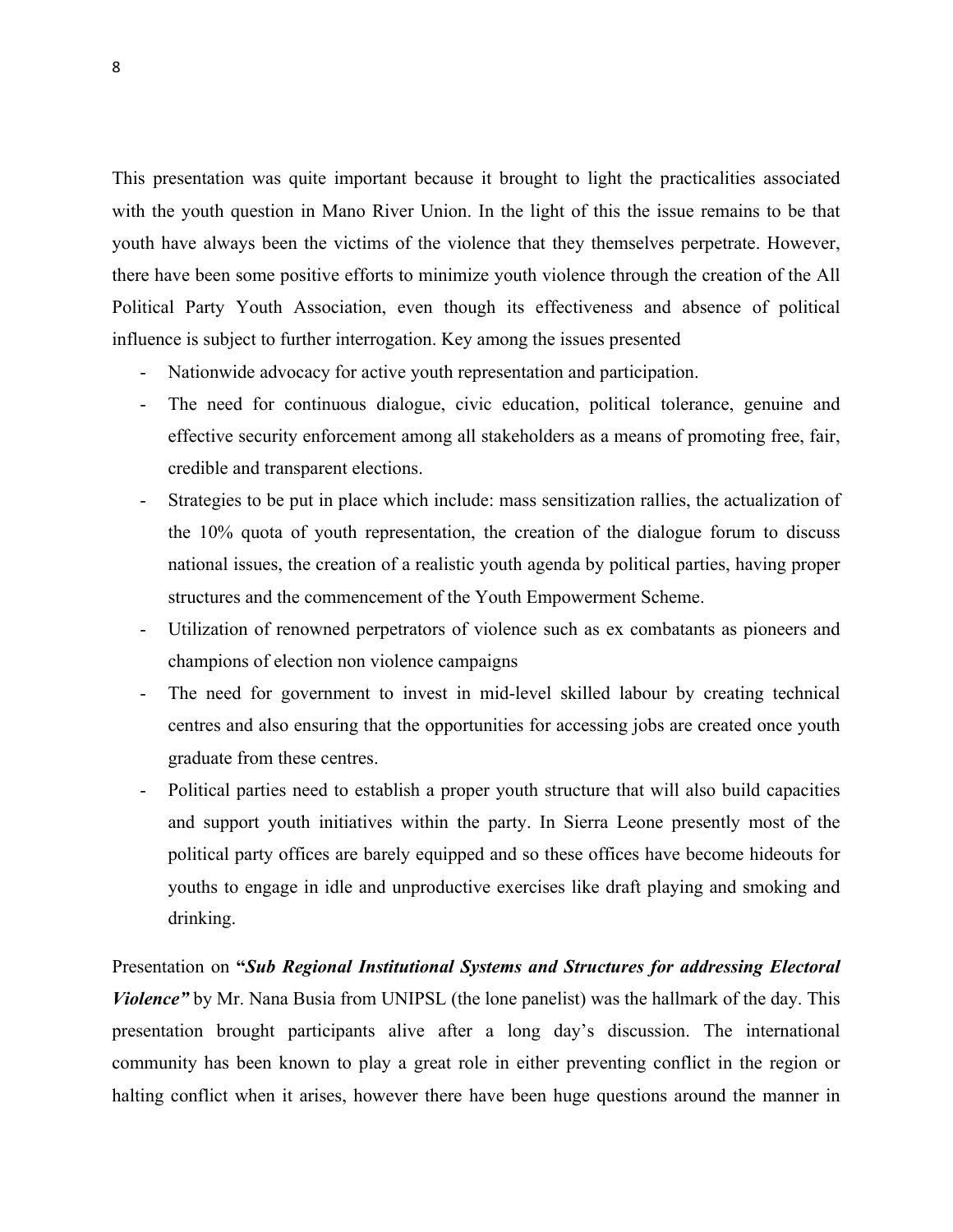which these interventions are conducted and how interventions have dealt with the foundation or root causes of conflict. In most countries the root problems are still evident and even worse for other countries.

He mentioned two reasons for violence in Sub Saharan Africa:

- The Constitutional systems that are not sensitive to the concept of power in African States (citing activities of the 1960s and 1990s).
- The unfair and non-transparent nature of elections on the continent, requiring the need for treaties and norms, which would serve as a means of addressing problems identified from elections.

Most important among the many norms and standards that have been introduced is the African Charter on Elections, Democracy and Good Governance which made provision for promoting and holding free and fair elections, prohibition of unconstitutional governments, requesting state media to give access to all political parties, providing the code of conduct for all political parties and informing the AU of election dates in order for the organization to send monitors, the need for a six-month notification before amending laws relating to elections, the respect for electoral boards and voters' register and the involvement of civil society organizations in the entire electoral process.

In addition, the charter also poses sanctions for any breach by member states in cases of *Coup d'état,* mercenary intervention (as was seen in Seychelles), armed dissidents and rebel invasions and the reluctance of a government to relinquish power after free, fair and transparent elections as was seen in Cote D'voire. In the case of ECOWAS, similar regulatory norms and standards also exist as a way of check mating the excesses of government within the sub region as was seen in the case of Sierra Leone, Togo, Liberia and recently Mali.

The second day's session was just as interesting and reflective as the first. Reflections of the first day pointed at three key points which were the role of the media as a fundamental catalyst for violence and peace in electoral process, transparency and accountability, and the need for the elections management body to exhibit a high level of credibility that would enhance trust among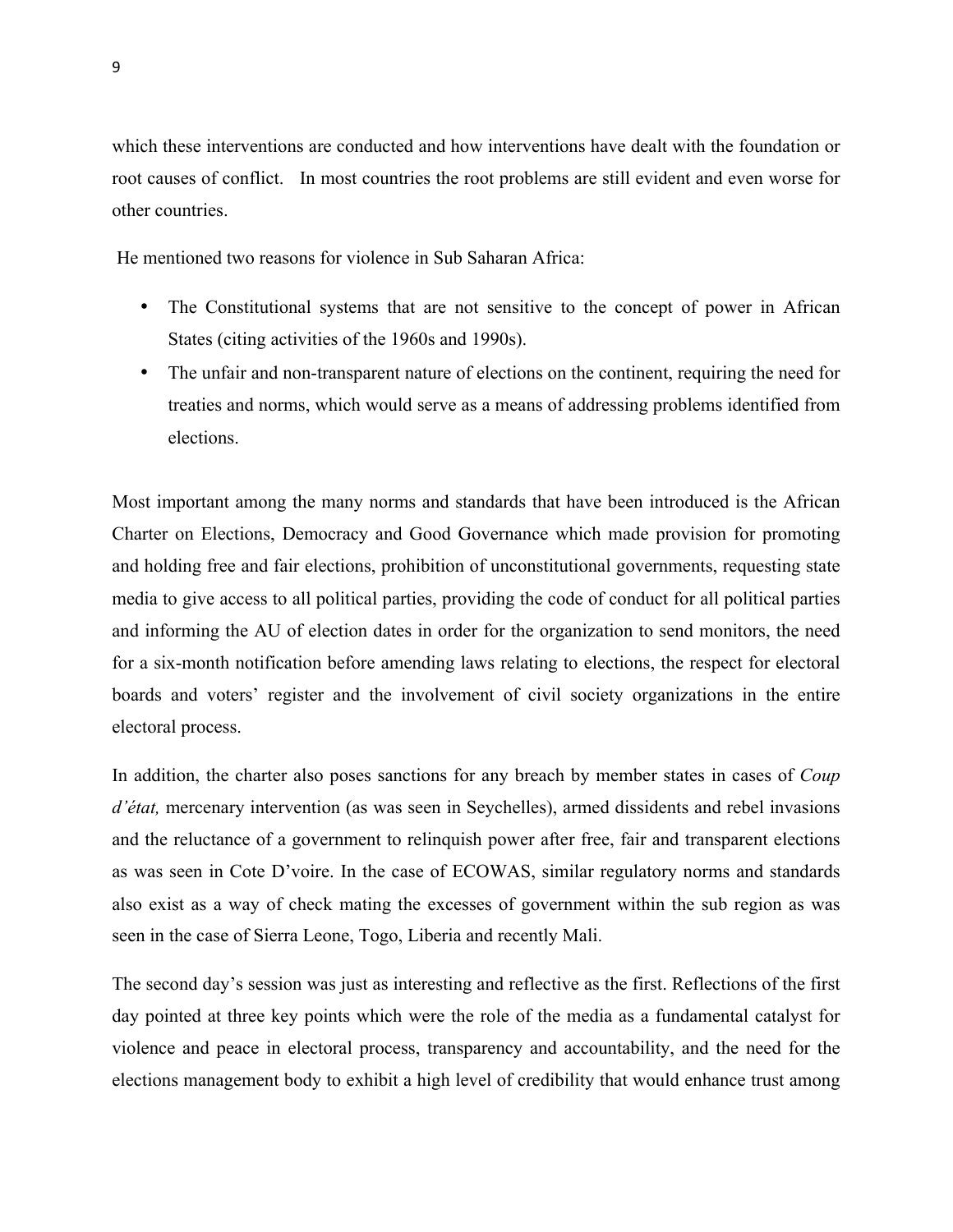political parties and the entire citizenry. This is very key in minimizing post-election violence and ensuring the creation and establishment of effective policies and programmes for youth empowerment and productiveness. As a summary, democracy itself is key for the promotion of good governance and sustainable development and "the poor needs it more."

Panel Presentation on "*Women/Gender and Electoral Violence: Lessons learned from the subregion*"

The debate on gender issues within democratic processes has gained increased momentum in recent global debates, the need for quality representation and participation of women in electoral processes cannot be over-emphasized. However, in many instances women have been neglected in such processes of peace campaigns and political representation within political parties and the society at large. Women have been mostly relegated to passivity while the men take centre stage in all process, yet in elections violence they are the major targets for sexual abuse and other forms of violence.

This panel sought to dialogue around these above issues drawing specific experiences from Guinea by Hawa Camara Barry, Cote D'Ivoire by Rita Sangono, Sierra Leone by Dr. Nana Pratt and Liberia by Dan Sari. Among the several issues presented, the most significant worth adopting were the following: It is worth noting that women's challenges are the same everywhere though there can be issues specific to each society. When there's conflict the tendency for women to suffer abuse is quite high and in most cases there are limited mechanisms for redress.

In Guinea, a significant strategy that was used to cool down the violence was the role of the wives of political leaders mobilizing women all over the country and across political parties to condemn the acts of their spouses. This was very unique and it is a best practice worth adopting in the region because in most violent situations, perpetrators' wives and girlfriends remain silent. This is a pointer to the various roles women play and the extent of power they wield. The question is how can these roles be translated to productive strategies for preventing conflict in the region?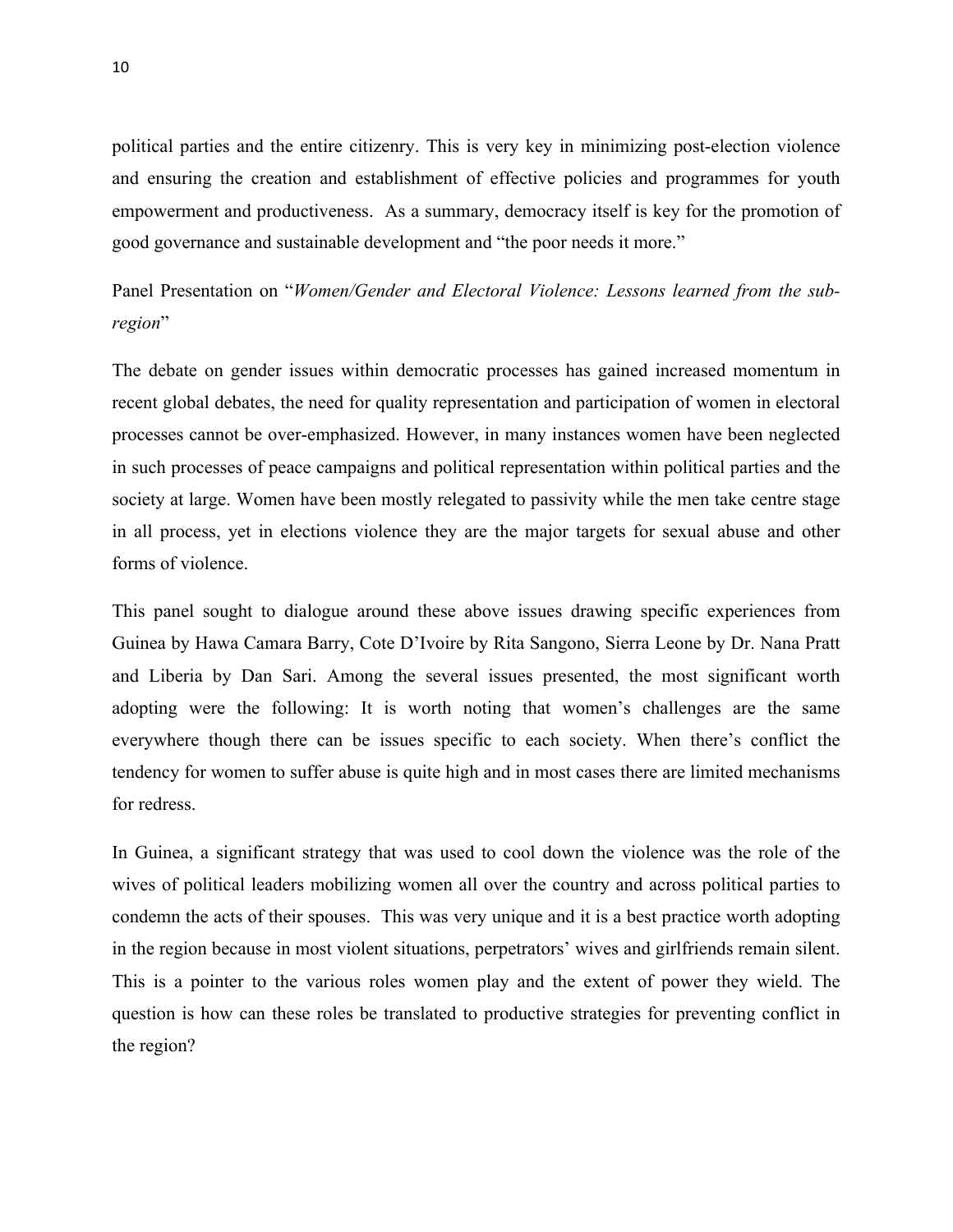In Cote D'Ivoire, the international community, especially France and the sub-regional bodies, were very instrumental and women were supported to mobilize a demonstration for non violence against women. Networking became a very strong tool.

In Liberia, the fact that women ensured that they elect a female president is a huge show of commitment for gender equality and a guarantee for the protection of women's rights.

In Sierra Leone, efforts have been made to enhance the speedy enactment of the minimum 30% quota for women's representation in political elective and appointed positions. Additionally, there is attention to women's participation, trainings and sensitizations, civic education, education on voting techniques, the importance of women's participation, observation, transparency, respect for electoral codes, advocacy, monitoring and vigilance in maintaining order.

Also there has been a greater call for the application of UNSC 1325 and 1880 as a way of integrating women into the peace process and, like many other countries, Sierra Leone has developed its national action plan, but the implementation remains a huge challenge.

Live media broadcast on the panel presentation on "*Youth, Violence and Policing the 2012 Presidential and Local Government Elections"*

This debate formed the high point of the entire conference. This session was introduced to expand the debate to include the views of Sierra Leoneans as a whole. The panel was an hour phone in discussion, which gave citizens outside the conference room the opportunity to participate in the issues under review. The panelists were Assistant Inspector-General Al-Sheik Bangura from the Sierra Leone Police, Dr. Jimmy Kandeh, Miss. Saramba Kandeh from Legal Assistance for Women Yearning for Equal Rights and Social Justice (LAWYERS), Mr. Haron N'dubi from Kenya, Mr. Alphonso Manley from the Centre for the Advancement of Salone Youth and Mr. Francis Kailie from the Office of National Security Sierra Leone (ONS).

The debate spoke to the issues of strategies for policing the November 2012 elections, experiences and lessons from Kenya, strategies for a productive youth involvement in the process and the challenges of young women in the process.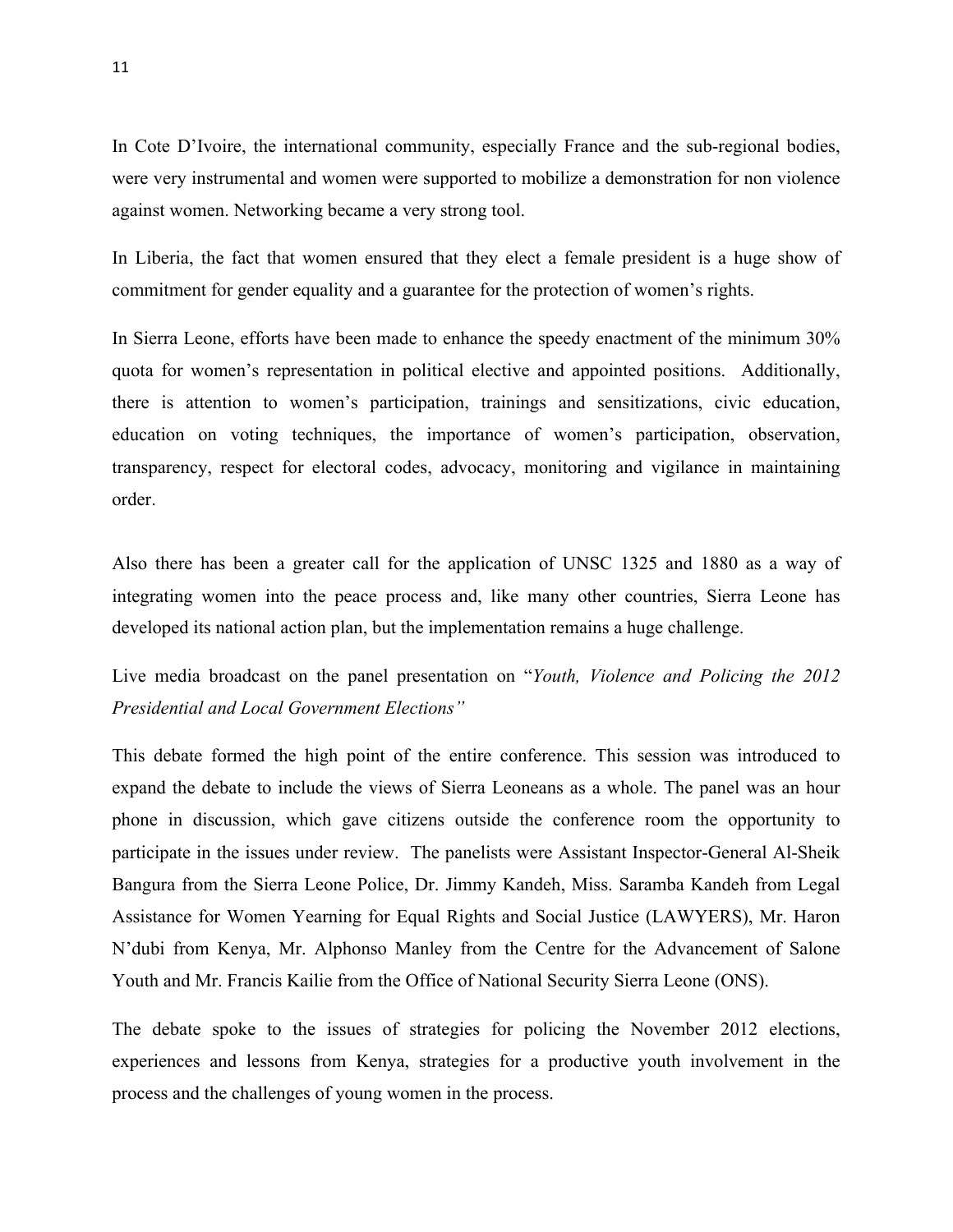According to the police and the office of national security, there has been a security assessment survey that revealed that there are potential threats of violence in the elections, hence there is a greater need to intensify security plans for an effective policing of the elections. Some of the strategies that have been put in place to secure the nation are as follows:

-An integrated national security strategy that would bring on board all security apparatus;

-Identify potential high risk areas and intensify deployment of security personnel and invoking MAC.P;

The police blame the violence on the legacies of the war that has exposed many youth to violence and the fact that the DDR programme was weak. However, the police came under grave interrogation and bombardment form citizens. They were accused of gross display of unprofessionalism and partiality. However, it was also pointed out that police ineffectiveness must also be blamed on state failure and, as such, the higher ranks should take responsibility for the ills of their junior ranks. To quote Dr. Kandeh "if the police cannot manage a simple traffic ticket how can we expect them to police a three in one election effectively"?

According to the youth representative, youths are challenged with deprivation and marginalization, hence it is easy for them to fall into the hands of power thirsty politicians who use them as pawns to achieve their selfish aims. However, the question remains that there are many other poor and deprived youth who have not made themselves vulnerable to the temptations of violence, yet these same deprived youth have remained focus and successful in life, contributing positively to national democracy.

The young women question pointed at the importance of young women in championing non violence campaigns since they are the most affected during elections violence.

Experience from Kenya points to the fact that there should be a mutual trust between all relevant players in the electoral process. Sharing the story of Kenya, he stated that because the president had bypassed due process and appointed his friends as commissioners, the very credibility of the outcome of the elections had been undermined, therefore conflict was inevitable in Kenya.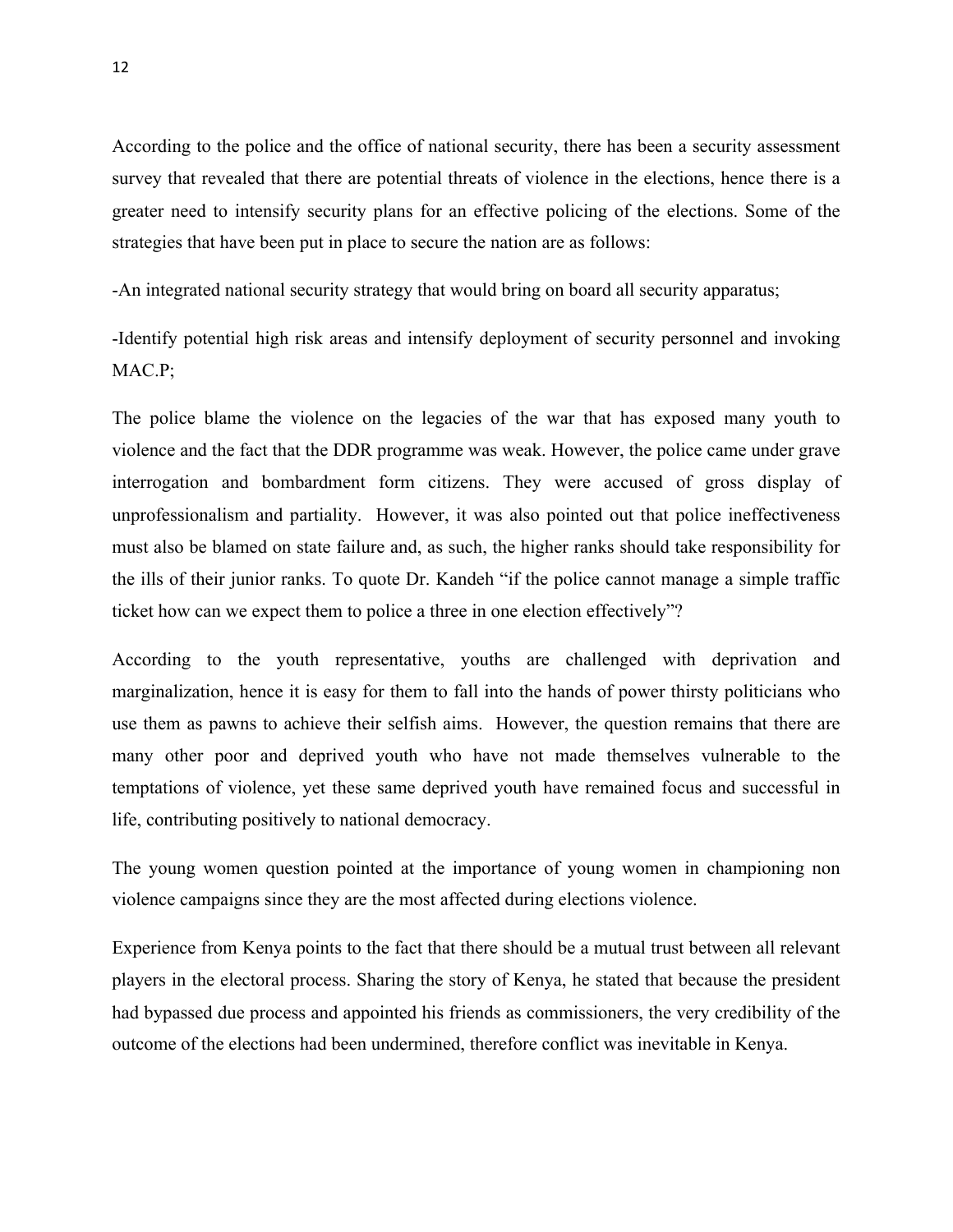One of the outcomes of the conference was to develop realistic and concrete strategies for further engagement relating to elections violence in the region and a communiqué that will clearly spell out participant's commitment to promoting non-violence in elections in the region. The group exercise spoke to five key areas: dealing with political instigators, procedural rules for conducting elections, the role of media in provoking violence, trust building and women's issues in electoral processes.

#### **Comments and reflections from participants**

**Following the first presentations,** Key contributions from participants were the following:

- There was need for further clarification on the role of traditional leaders and operations of IPAC (Inter Party Advisory Committee), the Transition Bill
- Participants wanted to understand how the Women's Situation Room in Liberia has contributed to enhancing a healthy environment for women's participation in the electoral process, as the initiative has also been newly introduced in Sierra Leone.
- The role of Civil Society Organizations in minimizing the threat of post elections violence in all three countries.
- Specific to Ghana, the role played by investors (citing the oil discovery in Ghana), was also seen as very instrumental to the issue of a peaceful electoral process.
- The use of slogans and hate speech and how that affected the electoral process in Liberia.

Some of the striking questions, comments and suggestions posed in response to the presentation on Youth violence in the November 2012 elections were as follows:

There's a need to understand the gender dynamics of violence. A participant commented that youth is comprised of males and females, but then it is quite difficult to find a female youth engaging in violence, despite the same exuberance and zeal for their political parties.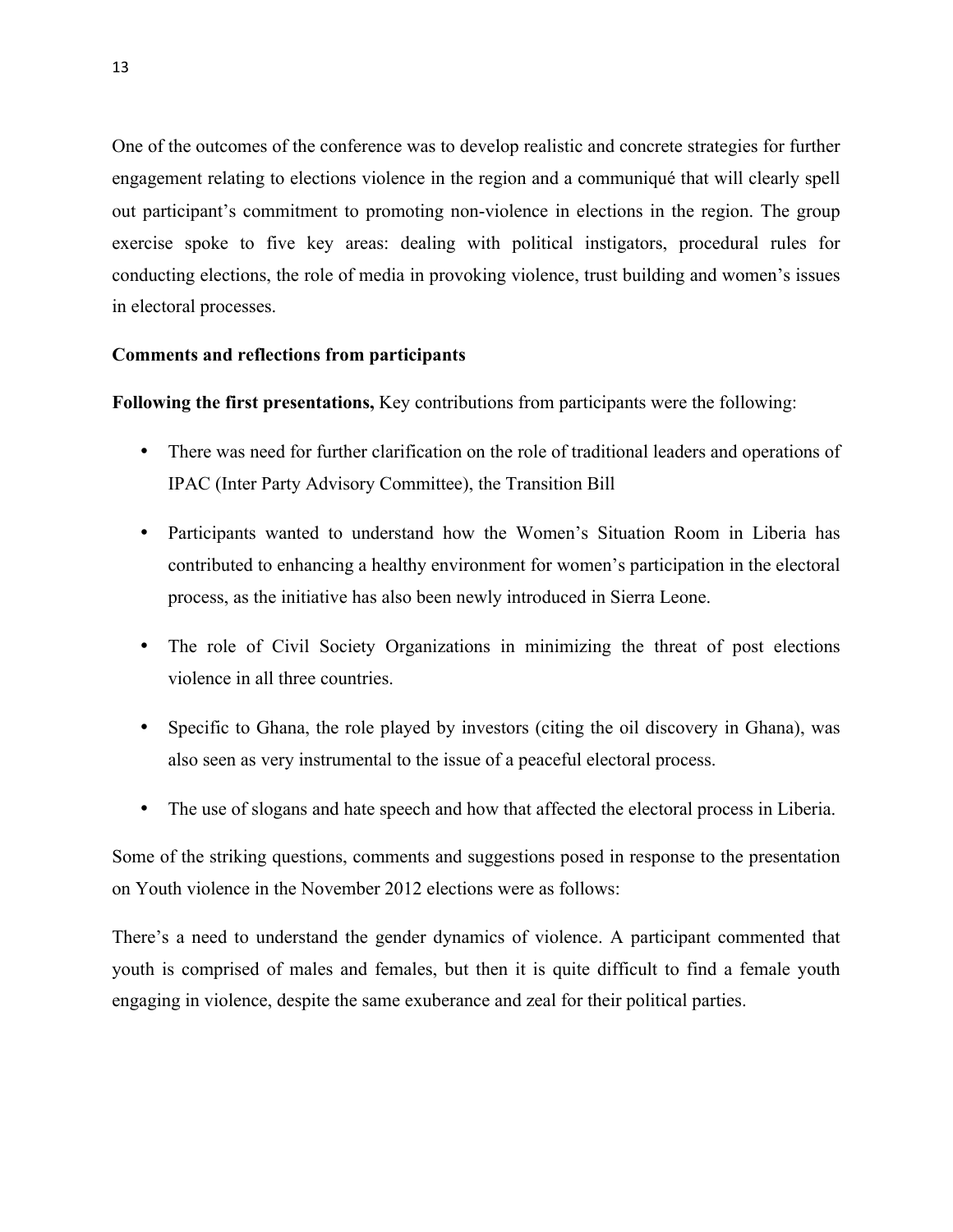The question was raised of why can youth did not collect the funds given to them by politicians and not perpetrate violence became a very important issue that needs to be seriously reflected on and further understood.

The question was raised of why the youth did not take advantage of the women's campaign for the 30% quota representation to integrate their 10% quota representation, as that would have been a very positive alignment

APPYA's role in bringing the regional divide and also dealing with the 'colour' problem that the politics have used to bring enmity among opponents was also an issue of concern for participants.

In response to the women's presentation, participants felt that the Guinean strategy was one worth emulating.

Other participants were concerned that even though women are demanding greater representation in electoral processes, they might not have the capacity required to effectively perform in these processes or the tenacity to survive the challenges that come with it.

Participants were also concerned about the perception men have of women and the perception women have about themselves. This is seen as a big obstacle to women's active participation in political processes, bearing in mind the existence of traditional stereotypes and structures of inequalities that have been built over time.

There was need for a greater advocacy to be mounted to oblige leaders to domesticate and implement international human rights instruments that promote and protect women's rights.

Other participants wanted to know whether there has been any programme that focuses on fund raising for female candidates since financial issues are part of the obstacles to increasing women's political representation.

**For the live public debate** concerns and comments from the public came through telephone conversation and text messaging. Some of the key comments from the public pointed at police inadequacies and their lack of capacity to handle the security of the elections, a perception that the police continued to deny. Participants were of the opinion that even the language used by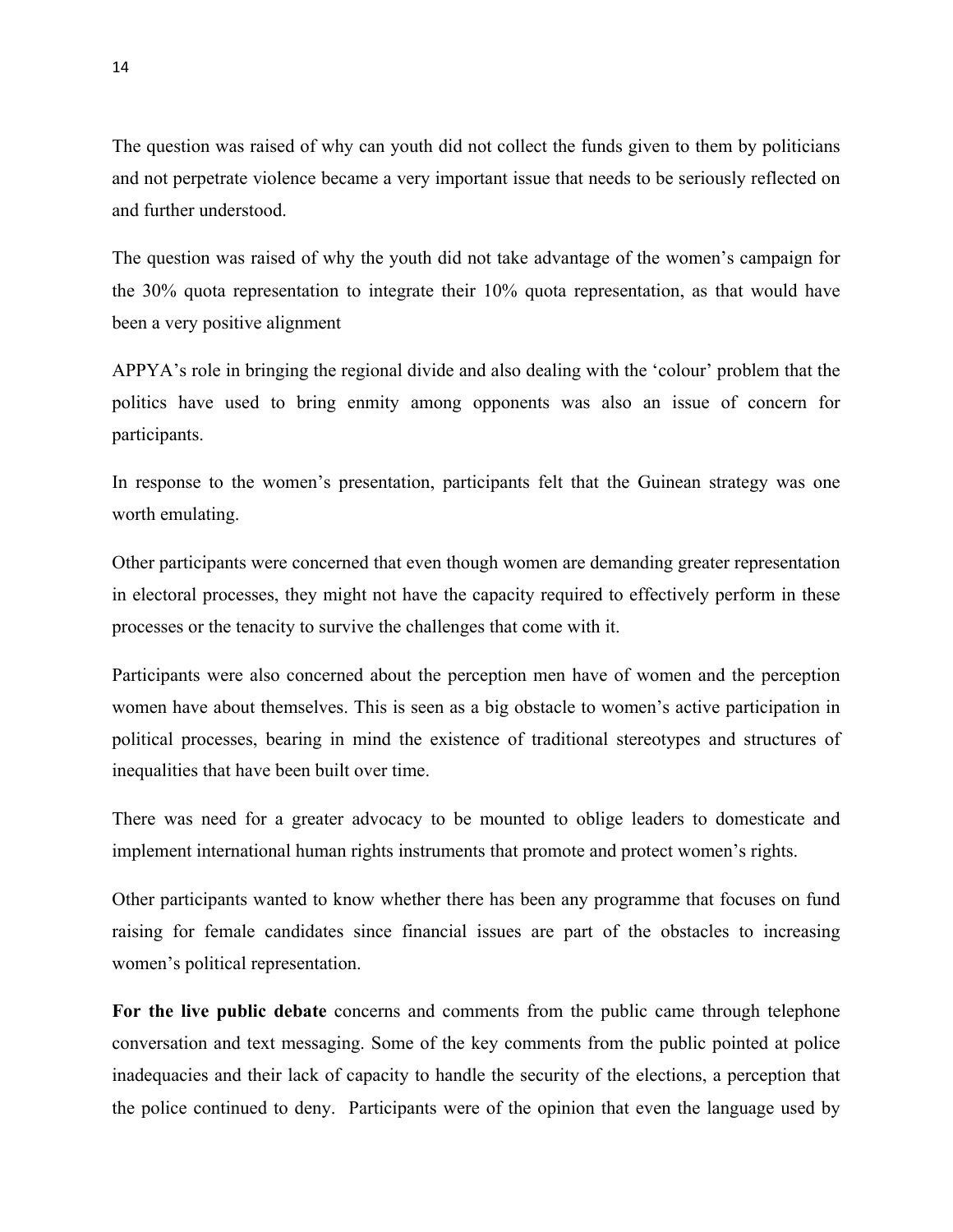police to describe youth depicts hatred for youth, terminologies such as drug addicts, idlers and ex combatants.

The continued presence of heavily armed policemen in polling stations is an issue for concern as many women are scared away from the process by this.

There's also a lack of trust among the police and citizens which the police should strive to regain, otherwise their credibility would continually questioned by Sierra Leoneans.

The contrary view in favour of the police pointed out that issues relating to police inadequacies must be blamed on political interference by politicians denying the police the ability to perform their role effectively. Also some participants felt that citizens and CSOs should work with police to help cushion their inadequacies, rather than condemn them.

#### **Concluding Comments and Recommendations**

The conference was a big success. The interaction and discussion around youth violence in elections was sustained throughout the conference. The reception and the high level of participation from the public gave the discussions the added value it needed. However, despite these exciting discussions, there's a greater need to move the discussion to action by translating the recommendations into concrete realities. In light of this, the following recommendation is proposed:

- There's need for a sustained campaign on the importance of non-violence in the electoral process, especially in educating youth on their role in the process;
- There's need for greater networking and stronger collaboration around the region;
- There's need for a stronger CSO-led initiative around a credible, fair and transparent electoral process exhibited by all relevant stakeholders in the process so as to avoid unnecessary suspicions and lack of confidence in the systems;
- There's need for the establishment of an institutionalized redress mechanism that would address all electoral grievances in a just and far manner;